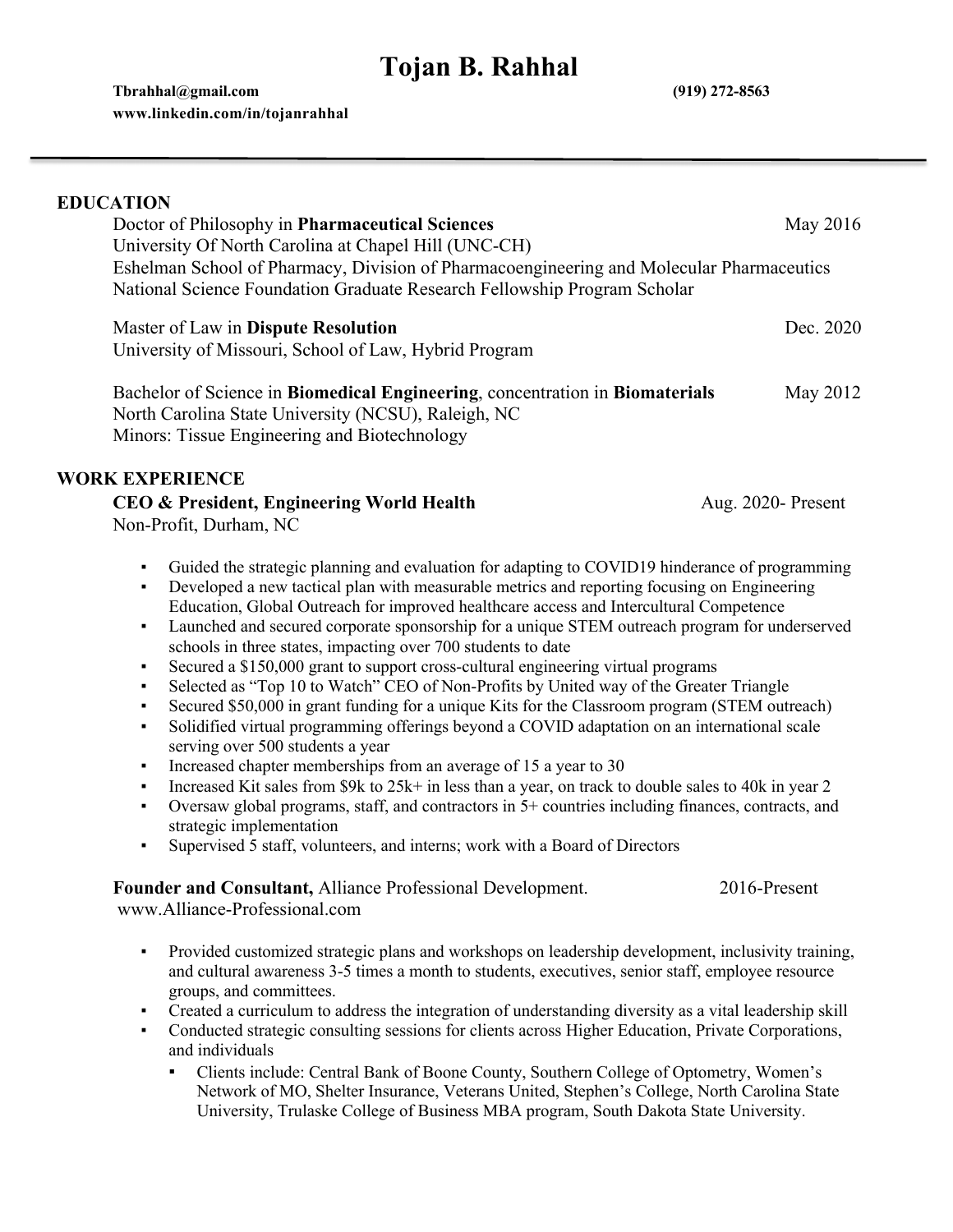# Assistant Dean for Inclusive Excellence and Strategic Initiatives Sept. 2018- July 2020

College of Engineering, University of Missouri

- Executed the college's vision to build and sustain a diverse and inclusive environment by developing, implementing, and continually assessing strategies and programs to enhance the college's environment.
- Actively worked with the Associate Deans and Faculty to recruit and retain a diverse faculty while maintaining an inclusive culture resulting in 30% of new hires being URM or women
- Worked with Advancement team to secure alumni donations, with the largest being a \$1.4M donation to the office of diversity and outreach initiatives
- Spearheaded recruitment efforts to increase undergraduate and graduate student diversity resulting in the highest percentage in 5 years of URM and women student recruits, with continued upward trends
- Managed and strategized use of over \$300K in funds for Inclusive Excellence efforts
- Developed impact analysis and reports for all events and programs planned
- Oversaw the hiring of new employees, including development of inclusive job advertisements, search committees, and interviews
- Supervised a team to develop the First Year Engineering Experience for incoming engineers that includes holistic programming, financial support, professional development and mentoring

# **Interim Director, Pre-Engineering Programs June 2018- Aug. 2018**

College of Engineering, University of Missouri

- Developed programming for a summer transition program for pre-engineering students
- Hired and supervised two Graduate assistants and a coordinator to support this program
- Aimed to increase recruitment and retention of first year engineering students
- Developed evaluation assessments, follow-ups, and annual reports for the program
- Resulted in increased retention of participants

## **Director, Diversity and Outreach Initiatives March 2017- Aug. 2018**

College of Engineering, University of Missouri

- Developed cultural competency training for Faculty, Staff, and Students (15+ events/semester)
- Created a recruitment and retention plan for underrepresented minorities and women in engineering by developing actionable strategic goals
- Managed a \$150K annual budget for all programming, investments, and initiatives
- Developed evaluation and impact reports for all programming and outreach efforts
- Represented the college at various campus and national events to report on D&I efforts in the college
- Oversaw advisory boards for faculty and staff, undergraduates, and graduate students respectively
- Developed on-boarding orientations for new employees and strategic retention initiatives for current and new members
- Spearheaded several large events that grew year to year focusing on building community for underrepresented students in engineering (\$20k+, 200+ participants)
- Developed an award-winning K-5 STEM outreach program at the college of engineering with collaborators across campus for more than 300 participants a year and secured sponsor donations to sustain programming efforts and received multiple accolades
- Co-authored and received grants focusing on STEM retention and recruitment (i.e. NSF S-STEM)
- Supervised 2 coordinators and 4 student staff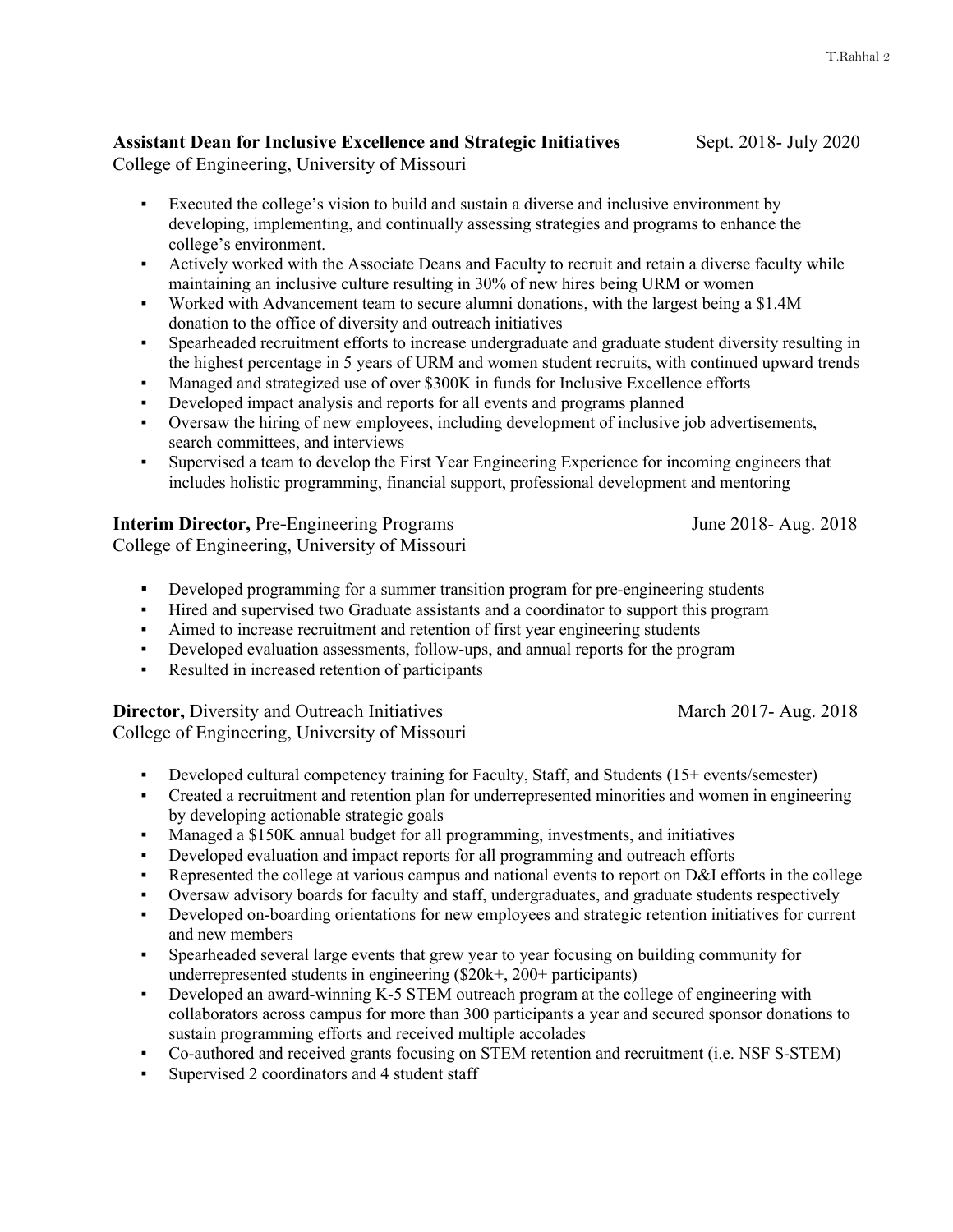**Educator**, Office of Inclusivity, Diversity, and Equity, Univ. of Missouri Jan. 2017- March 2017

- Organized and arranged for various Spring and Summer programming for faculty and staff focusing on Diversity and Inclusion
- Cultivated relationships across campus to form collaborations and to identify teaching gaps that could be developed (i.e. presented a workshop on a lacking topic to faculty and staff)
- Managed registrations and logistical operations to ensure a seamless training for faculty and staff
- (Transitional Role to Director position in same organization)

# **ADDITIONAL LEADERSHIP EXPERIENCE** (external to job roles)

## **Strategic Chair,** National Association of Minority Engineering Program Advocates 2018-Present

- Develop strategic goals and priorities for NAMEPA and tools for developing and matriculating engineers and scientists from underrepresented populations, including utilizing data-centric approaches
- Manage board members' projects and tasks to collaboratively accomplish strategic priorities
- Represent NAMEPA at conferences and roundtable meetings with other college Deans and leadership teams
- Work to further develop best practices for multicultural engineering programs
- Establish webinars and modules to adapt to the shift in learning during the COVID-19 pandemic

## **Founder**, Cross-Cultural Leadership Development Workshop Curriculum, UNC-CH 2015-2017

- Created a curriculum to address the integration of understanding diversity as a vital leadership skill
- Led the incorporation of curriculum into the School of Pharmacy for graduate students
- Established a student executive committee and advising committee to aid efforts
- Independently secured funding via a grant for the pilot year of the program
- Secured funding via the Eshelman Institute for Innovation to expand this programming (2017)

**Chair**, Women in Science (WinS), UNC-CH 2012-2016

- **Chair** (2015-2016), **Co-Chair** (2014-2015), **Executive Committee** (2012-2014)
- Coordinated and organized the participation of over 100 graduate and professional students for the second annual WinS symposium, including a poster competition and networking session
- Organized the participation of the UNC Chancellor to speak on women in science to 300+ faculty, students, and staff at the WinS symposium
- Facilitated a minimum of 4 events a year including professional development, networking, and worklife balance panels

# **RESEARCH EXPERIENCE**

## **Adjunct Assistant Professor, Biomedical, Bioengineering, and Chemical Engineering Dept.**

University of Missouri at Columbia  $\qquad \qquad \qquad$  Oct. 2017- July 2020

- Advised graduate and undergraduate students on their research path as a Graduate Faculty
- Designed and taught a course focusing on the intersection of diversity, inclusion, social justice, and global engineering (Find your EDGEs) for three semesters
- Authored and Co-authored several publications and grant applications
- Grants involved in:
	- NSF S-STEM: Synergistic Strategies in the Gateway 8: Increasing Retention and Success of Students from low-income backgrounds in Civil Engineering, Co-PI, National Science Foundation, \$959,547, awarded Dec. 2019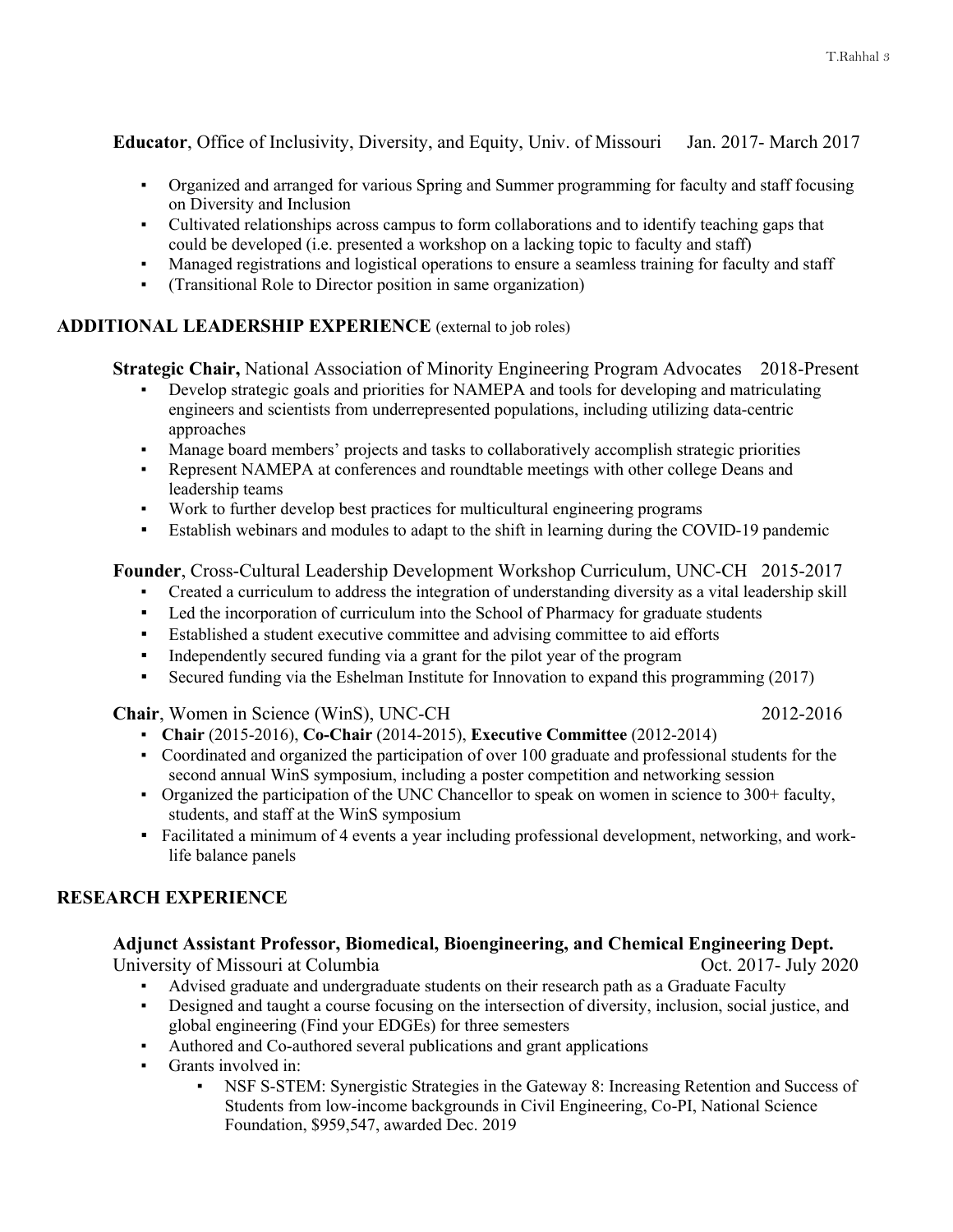- **Regional ITS Data Sharing Initiative, Leadership Team, Funded by St. Charles County**
- Building a Convergent Research Community for Smart City Center Procurement, Co-Pi, UM System Research and Creative Works Strategic Investment Program
- Black and Brown in STEM, University of Missouri Inclusion, Diversity, and Equity Inclusive Excellence Faculty Grant
- **•** Inclusive Excellence Grant, \$355k, UM System

Graduate Assistant, University of North Carolina at Chapel Hill Sep. 2012- June 2016 Project: Engineering PRINT® Particles for Pulmonary Delivery of Therapeutics Adviser: Joseph M. DeSimone, PhD, Chancellor's Eminent Professor of Chemistry Department of Molecular Pharmaceutics, Eshelman School of Pharmacy NSF Graduate Research Fellow

- Investigated pulmonary treatment of respiratory diseases utilizing particle technology
- Authored and Co-authored 5 publications
- Established productive collaborations resulting in multiple publications
- Competitively acquired fellowship for 3 years based on research grant
- Managed a multidisciplinary team as well as worked independently
- Communicated complex information to a variety of audiences (presented at 10+ venues)
- Learned new techniques within first month and initiated a training checklist for future lab members
- Balanced research and outreach efforts simultaneously

# **PATENTS**

Desimone MJ, Perry J, Kapadia C, Tian S, **Rahhal TB**, Luft JC. (2018 Dec.) Toll-like Receptor Agonist Modified Particles and their use in Lung Cancer. (PCT/IB2018.053314 - US 62/504,831). Patent. Raleigh, NC

**Rahhal TB**, Wilson AK, Barnette WC, Lasater KE, Westbrook AE, Wiggin BM**.** (2012 May) Ankle-foot Orthotic devices with Integrated Vibrotactile Feedback. (US 20130296741 A1). Patent. Raleigh, NC.

## **DIVERSITY & INCLUSION PROJECTS/PUBLICATIONS**

**Baker J, Rahhal TB.** Engineering World Health's Design Competition: Fostering Career Exploration and Global Perspective. IEEE Potentials. March 2021.

**Rahhal, T.B.**, Ayllon M.E. Understanding the Impact of a Diversity and Inclusion Oriented Short-Term Study Abroad Program in Undergraduate Engineering Students. ASEE Collaborative Network for Engineering and Computing Diversity 2020 Conference.

**Rahhal, T.B.**, Devlin, S.L., Loboa, E.G.. Global Innovation: Creating a Conference to Promote Diversity in Science and Technology, Engineering, and Math. *Technology & Innovation: Journal of the National Academy of Inventors.* June 2019. https://doi.org/10.21300/21.2.2020.123

Morton, T, **Rahhal, T.B.**, Schul, J.. Black and Brown in STEM. In Progress.

**Rahhal, T.B.**, Ayllon M.E..Finding your EDGEs: Engineering, Diversity, Global Experiences, and Service. Diversity Abroad Conference Competition. Third Place. April 2018. Oral.

**Rahhal, T.B.**, Ayllon M.E. The Latino/a student Engineering Experience at the University of Missouri, Cambio de Colores: Change of Colors Conference. June 2017. Oral.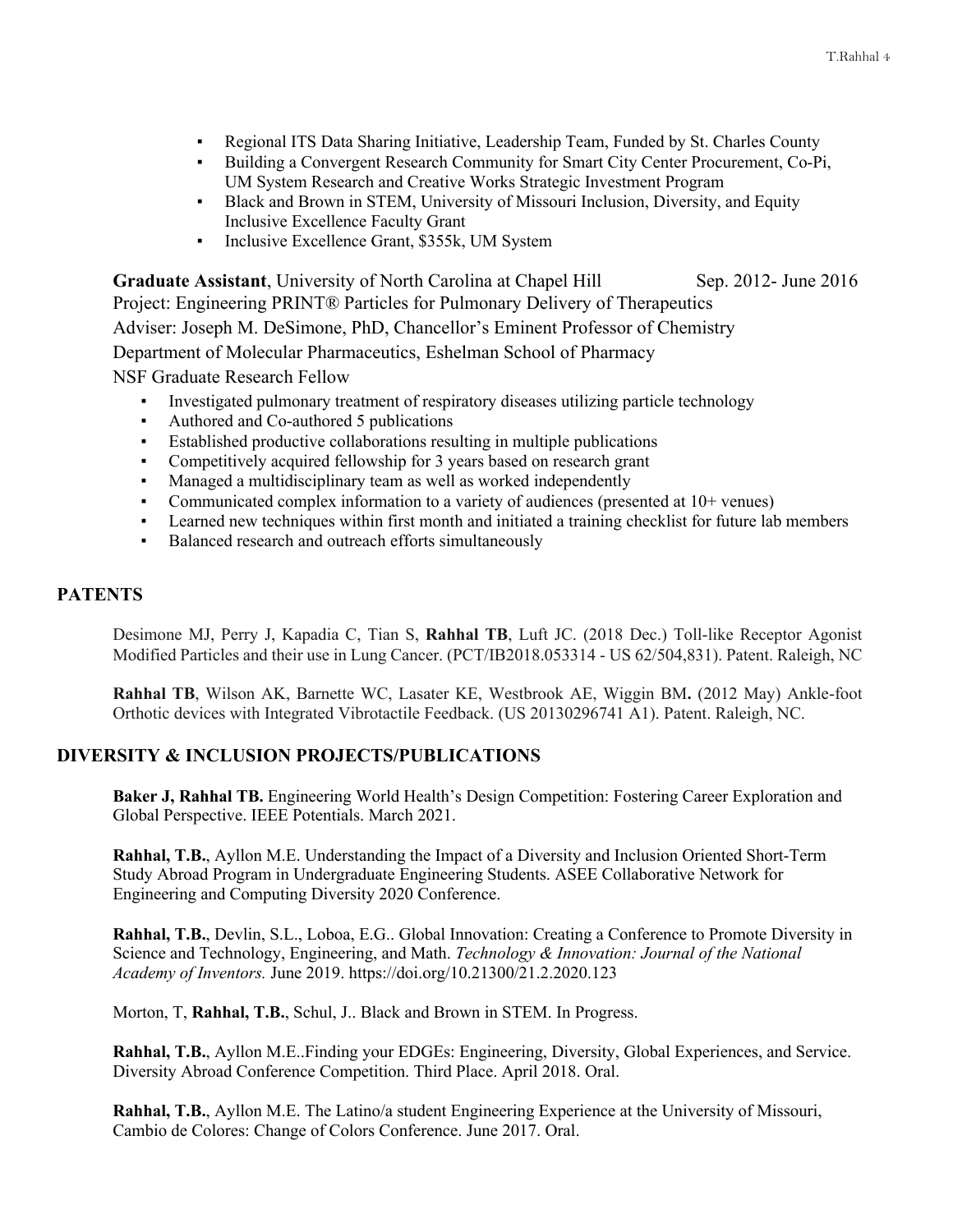#### **RESEARCH PUBLICATIONS**

**Rahhal TB,** Fromen CA, Wilson E, Kai MP, Shen TW, Luft JC, DeSimone JM.Pulmonary Delivery of Butyrylcholinesterase as a Model Protein to the Lung. *Molecular Pharmaceutics*. March 2016.

Fromen CA, **Rahhal TB,** Shen TW, Robbins GR, Kai MP, Luft JC, Ting JP, DeSimone JM. Nanoparticle Surface Charge Impacts Distribution, Uptake and Lymph Node Trafficking by Pulmonary Antigen-Presenting Cells. *Nanomedicine: Nanotechnology, Biology, and Medicine.* Dec. 2015. Cover Feature.

Robbins GR, Fromen CA, **Rahhal TB**, Luft JC, Wang AZ, Pecot CV, DeSimone JM. Non-Intravenous Routes of Delivery: Aerosol Therapy for Cancer Management. *Cancer Nanotechnology Plan*. Nov. 2015.

Shen TW, Fromen CA, Kai MP, Luft JC, **Rahhal TB**, Robbins GR, DeSimone JM. Distribution and Cellular Uptake of PEGylated Polymeric Particles in the Lung Towards Cell-Specific Targeted Delivery. *Pharmaceutical Research*. April 2015.

Gharpure KM, Chu KS, Bowerman CJ, Miyake T, Pradeep S, Mangala SL, Han HD, Rupaimoole R, Armaiz-Pena GN, **Rahhal TB**, Wu SY, Luft JC, Napier ME, Lopez-Berestein G, DeSimone JM, Sood AK. Metronomic Docetaxel in PRINT Nanoparticles and EZH2 Silencing Have Synergistic Antitumor Effect in Ovarian Cancer. *Molecular Cancer Therapeutics*. 2014 Jul;13(7):1750-7. Cover Feature.

#### **HONORS & AWARDS**

2021 Top 10 to Watch CEO of Non-profits, United Way of the Greater Triangle, Sept, 2021 2021 Leader in Diversity via Alliance Professional Development, Triangle Business Journal, Aug. 2021 2020 University of Missouri Study Abroad Teaching Excellence Award, May 2020 Inclusive Excellence and Engagement, Diverse Engineering Professional Conference Team Special Recognition, UM Extension and Engagement Division, Sept. 2019 American Society for Engineering Education Diversity Education Program Recognition Bronze, Aug. 2019 National Society of Black Engineers (NSBE) Mentoring Award, March 2019 Missourian Progress for Education Award, December 2018 Insight into Diversity 2018 Inspiring programs in STEM Award, August 2018 MU Staff Advisory Council Education Award, Fall 2018 WISE Women of May, Women in Science and Entrepreneurship, May 2018 Student Nominated Outstanding Staff Award, Engineering Student Council, Univ. of Missouri, May 2018 Women of Color History Makers in Diversity Award, NAMEPA, April 2018 Mystical 7, Mizzou Secret Honor Society, Honorary Faculty Inductee, April 2018 Hidden Gem, Columbia-Missouri Entrepreneurs Panel, Worley St. Roundtable, April 2018 Third Place, Diversity Abroad Innovation Competition, Miami, FL, April 2018 Outstanding Staff Award, College of Engineering, Univ. of Missouri, March 2018 Shirley Chisholm Outspoken Advocate Award, Univ. of Missouri, November 2017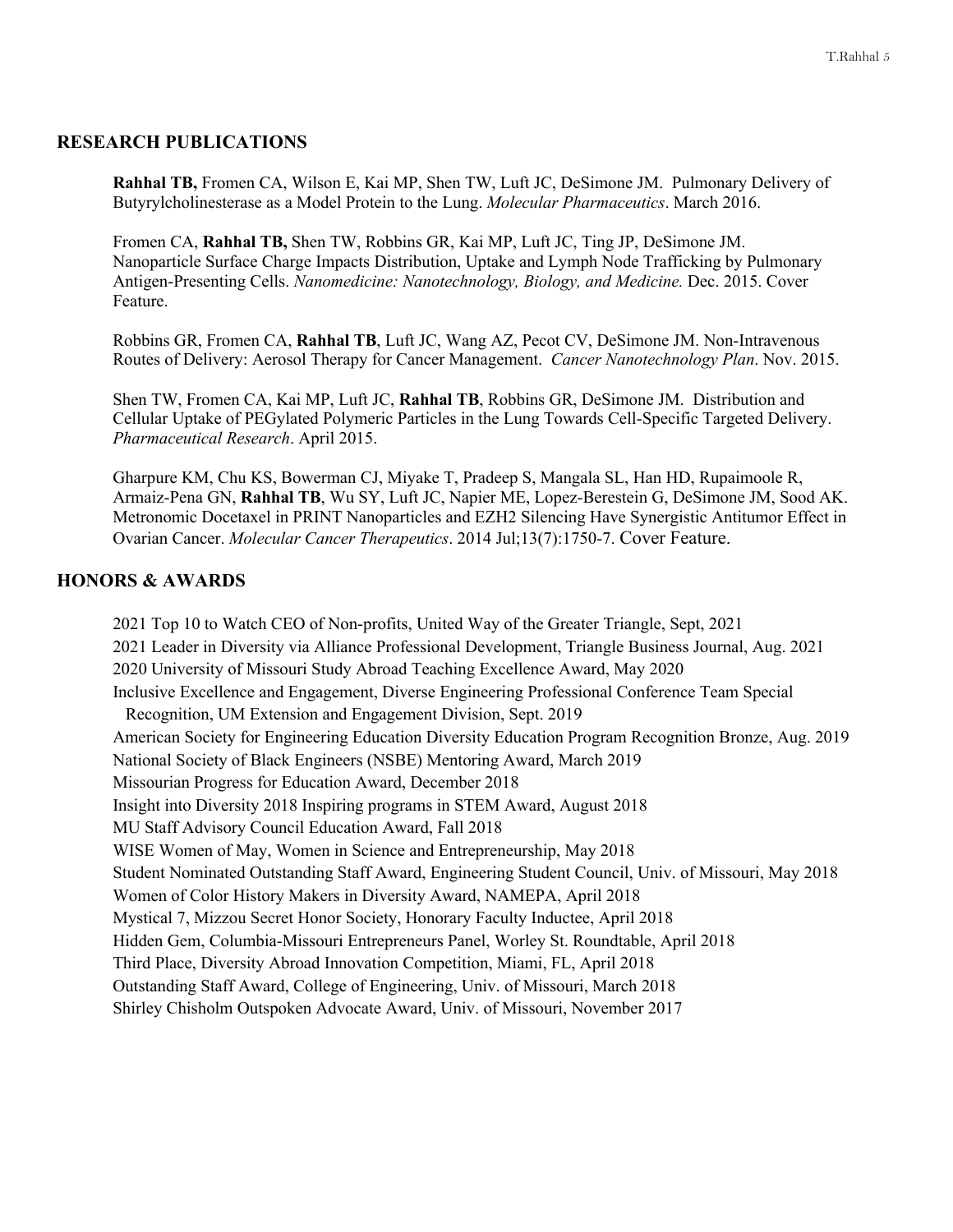# **CERTIFICATIONS**

Leadership Triangle, Transforming Leaders, Goodmon Fellowship, Fall 2021 Mediation for Civil Cases, 23 MCLE credit and 2 hours of Ethics, January 2019 Principals of Clinical Pharmacology Certification, National Institutes of Health Clinical Center, June 2018 Green Dot Community Training Certification, Missouri Dept. of Health, May 2018 Intercultural Development Inventory Qualified Administrator, April 2017 Supervisory Training Certification, Missouri Training Institute, October 2017 Diversity 101 Course Completion, University of Missouri, May 2017 NCCJ Building Inclusive Classroom & Community Workshop, Center for Health Policy, Feb. 2017 HHMI Translational Medicine Certificate, UNC School of Medicine, May 2016 Orientation for Clinical Research Personnel, Dec. 2015 Essential Skills for Success in Industry Seminar Series, TIBBS, Aug. 2014

# **DIVERSITY AND INCLUSION PRESENTATIONS** (sample)

- SUNY Upstate Medical School Program Participants, November 2021
- Implicit Bias Workshop Speaker, Southern College of Optometry, Sept 2021, October 2021
- Imposter syndrome Workshop Speaker, Central Bank of Boone County Mentor Program October 2021
- Panelist, Women in Science and Engineering, Missouri Cures, November 2018
- Women's Network Monthly Lunch Keynote Speaker, Columbia Chamber of Commerce, Sept. 2018
- Cross-Cultural Leadership, University of South Dakota School of Pharmacy, September 2018
- Shelter Insurance: Multicultural Resource Group, Emerging Professionals Network, Women Advocacy Group, Fall 2018
- University of Missouri Student Ambassadors, Retreat Training, August 2018
- Imposter Syndrome, Graduate Students, AACP Webinar, April 2018
- Journey towards Inclusive Excellence Workshop, April 2018
- Unraveling the Mystery of LinkedIn, The Hatchery- Coworking Space, April 2018
- **•** Implicit Bias in the Corporate World Webinar, execMBA, Trulaske College of Business, March 2018 & November 2018
- Women Entrepreneurs and Imposter Syndrome, Boonslick Women's Network, October 2017.
- Diversity and the Tech Culture, College of Engineering, University of Missouri- Columbia, November 2017.
- The AtoZ of Networking Workshop, Annual Biomedical Research Conference for Minority Scientists, November 2017.
- Overcoming Imposter Syndrome, Veteran's United Home Loans, October 2017.
- Overcoming Imposter Syndrome, Missouri Women's Business Center, Fulton, MO, October 201.7
- Bias and Imposter Syndrome Workshop, Missouri Women's Business Center, Columbia, MO, September 2017.
- Faculty Department Diversity and Inclusivity Retreat, August 2017.
- Team Building and Leadership Development, Columbia Junior Leaders Academy, Chamber of Commerce, August 2017.
- Utilizing Cross-Cultural Leadership Training for Pharmaceutical Sciences, American Association of Colleges of Pharmacy Annual Meeting, July 2017.
- Understanding the Leader in You, Leadercast Conference, May 2017.
- Team Building and Leadership Development, The BOLD Academy, Columbia College, July 2017.
- Keynote Speaker, Stand Up Stand Out: The Power of Confidence, Missouri S & T University, October 2017.